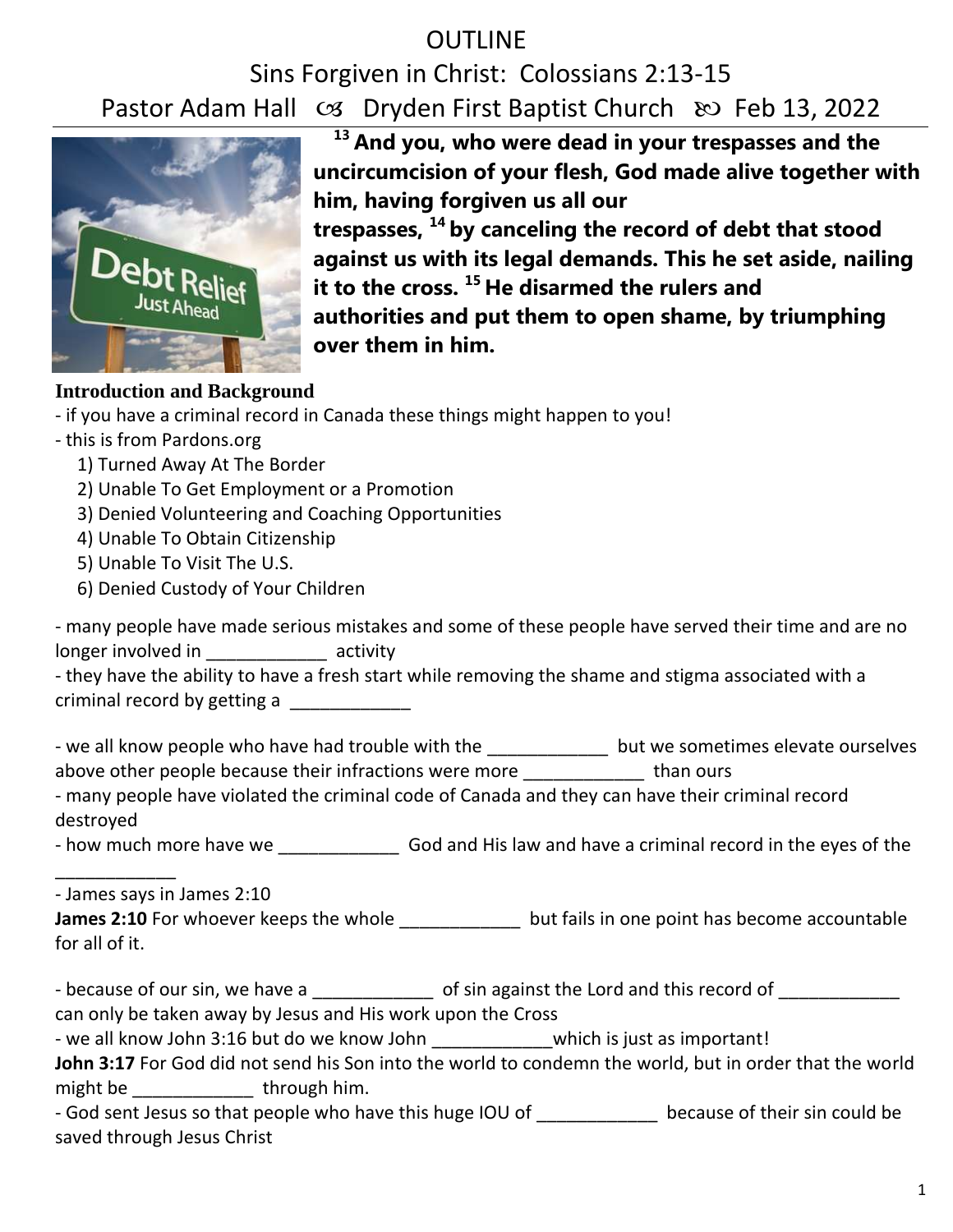|                                                                                     | - Colossians 2:6-7 started this new section with the ________________ of Christianity which are receiving     |
|-------------------------------------------------------------------------------------|---------------------------------------------------------------------------------------------------------------|
| Jesus Christ as Lord and _______________ for Jesus Christ                           |                                                                                                               |
|                                                                                     | - in Colossians 2:8 - Paul gives a very serious _____________ to these Christians that they are to "see to    |
|                                                                                     | it" or " <u> Same but</u> out" that no one takes them captive by a deceptive philosophy that has nothing to   |
| do with Jesus Christ                                                                |                                                                                                               |
|                                                                                     | - in Colossians 2:9-10, Paul, after warning people of this ______________ philosophy, goes onto explain the   |
| greatness of the Lord Jesus with two important ________________ about Jesus         |                                                                                                               |
|                                                                                     |                                                                                                               |
|                                                                                     | 2) Jesus is the _____________ over all rule and authority thus revealing that Jesus is the sovereign Lord     |
| over creation                                                                       |                                                                                                               |
| - in Colossians 2:11-12 Paul explains the ________________ of Jesus Christ          |                                                                                                               |
| 1) Jesus performs the circumcision of the _____________ in the life of the believer |                                                                                                               |
| 2) Jesus gives life through spiritual _____________ in the life of the believer     |                                                                                                               |
|                                                                                     |                                                                                                               |
|                                                                                     |                                                                                                               |
| <b>Outline:</b>                                                                     |                                                                                                               |
| 1) (2:13a) Dead in Sin (Trespasses)                                                 |                                                                                                               |
| 2) (2:13b) Alive in Christ                                                          |                                                                                                               |
| 3) (2:14-15) Work of Christ                                                         |                                                                                                               |
|                                                                                     |                                                                                                               |
| 1) (2:13a) Dead in Sin (Trespasses)                                                 |                                                                                                               |
|                                                                                     | - Paul in Colossians 2:13 speaks about how life ______________ of Jesus Christ is a hazardous condition       |
| a) the walking dead                                                                 |                                                                                                               |
|                                                                                     |                                                                                                               |
| (2:13a) And you, who were dead in your trespasses                                   |                                                                                                               |
|                                                                                     | - notice that Paul addresses the Christians in Colossae in the _____________ tense, saying "that they         |
| WERE dead in their trespasses"                                                      |                                                                                                               |
|                                                                                     | - being _______________ or dying because of sins, or trespasses, is a very clear teaching in the whole of the |
|                                                                                     |                                                                                                               |
|                                                                                     |                                                                                                               |
| - let us go back to where ________________ started in the book of Genesis           |                                                                                                               |
| - God gave ______________ and ______________ the world, they had it all!            |                                                                                                               |
|                                                                                     | - they had _______________ fellowship with God in the garden, all their needs were met by the Lord, and       |
| they needed nothing else                                                            |                                                                                                               |
| - they were naked and they felt ____ shame (Genesis 2:25)                           |                                                                                                               |
|                                                                                     |                                                                                                               |
| - but God gave to Adam and Eve a ______________ in Genesis 2:17                     |                                                                                                               |
|                                                                                     | Genesis 2:17 but of the tree of the knowledge of good and evil you shall not eat, for in the day that you     |
| eat of it you shall surely die."                                                    |                                                                                                               |
|                                                                                     |                                                                                                               |
|                                                                                     | - Eve knows this command very well as she recites it back to _____________ when Satan tempts her              |
|                                                                                     | Genesis 3:3 but God said, 'You shall not eat of the fruit of the tree that is in the midst of the garden,     |
| neither shall you touch it, lest you die.""                                         |                                                                                                               |
|                                                                                     |                                                                                                               |
| - but what do Adam and Eve both _____________?                                      |                                                                                                               |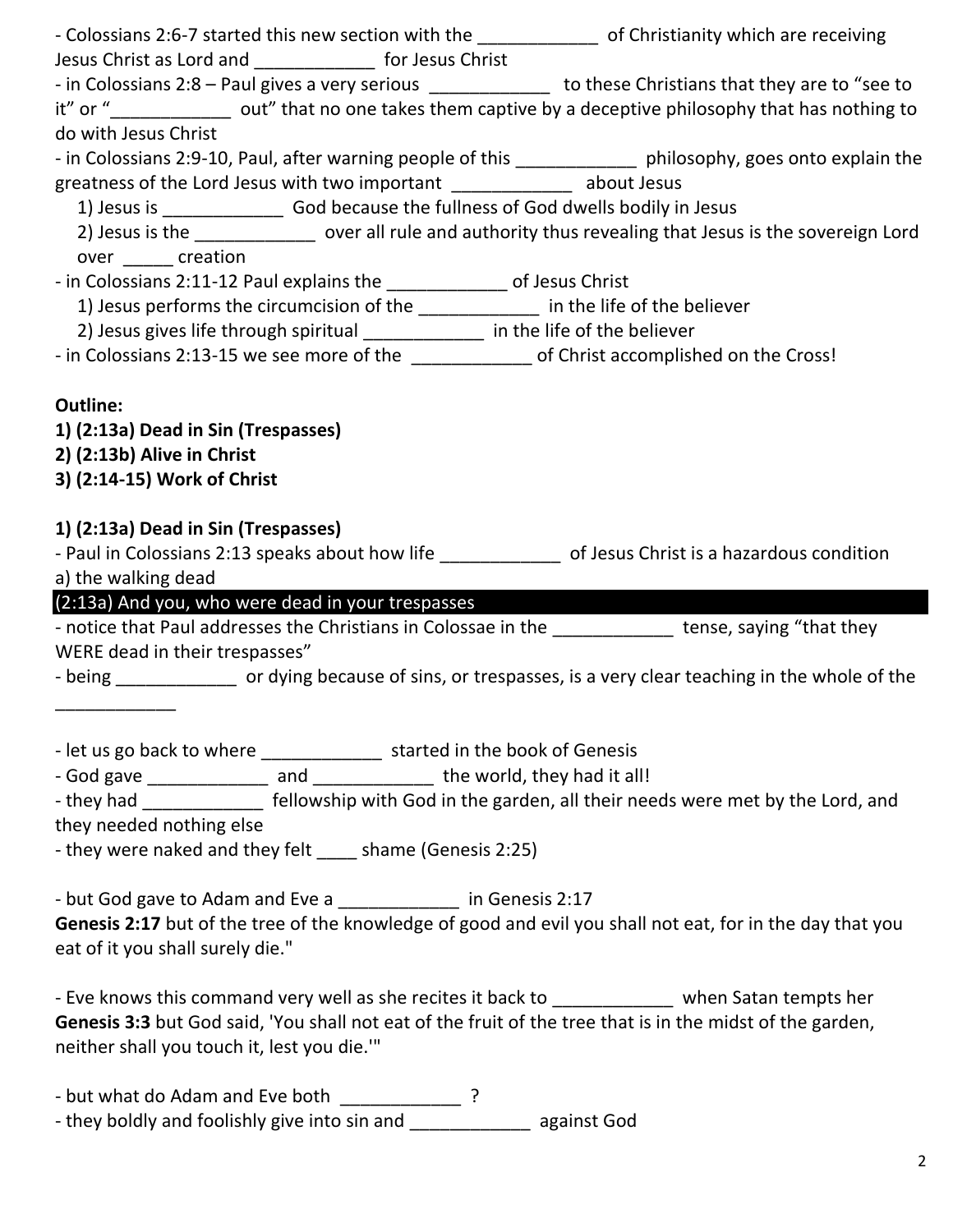- you might think that this would have been no big deal; they only ate fruit

- but they God and consequence of rebellion against God is Fig. 2. The Section 4 and Consequence of rebellion against God is

- we see how dangerousV against God is as we follow the historical narrative in  $\sim$  3-6!

- we know that after they eat from this tree they \_\_\_\_\_\_\_\_\_\_\_\_\_\_\_ that they are naked (Genesis 3:7)

- but when they hear God walking in the garden they \_\_\_\_\_\_\_\_\_\_\_\_\_ they now have a different relationship with God

**Genesis 3:10** And he said, "I heard the sound of you in the garden, and I was afraid, because I was naked, and I hid myself."

- we see that the man and the woman longer have entitled as fellowship with God - the judgment pronounced on Adam is that he will experience physical (Genesis 3:19)

- at the end of Genesis 3 we know that Adam and Eve's relationship is entitled approximate permanently with God and each other

- they now must dwell ell of the garden, East of Eden, and are not allowed back in the garden **Genesis 3:23-24** therefore the LORD God sent him out from the garden of Eden to work the ground from which he was taken. <sup>24</sup> He drove out the man, and at the east of the garden of Eden he placed the cherubim and a flaming sword that turned every way to guard the way to the tree of life.

- what we see following this tragic event is more \_\_\_\_\_\_\_\_\_\_\_\_\_ and more \_\_\_\_\_\_\_\_\_\_\_\_\_\_ !

- in Genesis 4:1-16 we have death because Cain \_\_\_\_\_\_\_\_\_\_\_\_ Abel

- what happens to Cain?

- he ends up with the same punishment as his parents he dwells East of [Genesis 4:16]

- the story of sin and **the story of single and set of the story** of sin and store does not end there because in Genesis 6 we see the complete rebellion against God by all humanity and the Lord \_\_\_\_\_\_\_\_\_\_\_\_\_ their sin with a flood!

Genesis 6:5, 7 The LORD saw that the \_\_\_\_\_\_\_\_\_\_\_\_\_\_\_\_ of man was great in the earth, and that every intention of the thoughts of his \_\_\_\_\_\_\_\_\_\_\_\_\_\_ was only evil continually.<sup>7</sup> So the LORD said, "I will blot out man whom I have created from the face of the land, man and animals and creeping things and birds of the heavens, for I am sorry that I have made them."

- we see that humanity had \_\_\_\_\_\_\_\_\_\_\_\_\_\_ fellowship with God but because of their rebellion against God, humanity is \_\_\_\_\_\_\_\_\_\_\_\_\_\_ in sin and faces God's judgment!

- there has been a huge fascination with zombies over the last few years

- I do not know why there is such a fascination

- but I wish that people \_\_\_\_\_\_\_\_\_\_\_\_\_\_\_\_ of Jesus Christ would recognize that they themselves are the "valking "walking \_\_\_\_\_\_\_\_\_\_\_\_ "

- people outside of Jesus appear to be alive but they are dead in their \_\_\_\_\_\_\_\_

- a zombie functions like a \_\_\_\_\_\_\_\_\_\_\_\_\_\_\_ person, by walking, eating, reacting to circumstances and communicating

- they are **they** function like a person who is alive

- that is similar to our pre-salvation condition, we are alive, our heart is beating, we eat, we walk and do all sorts of things but inwardly we are \_\_\_\_\_\_\_\_\_\_\_\_ to God because of our sin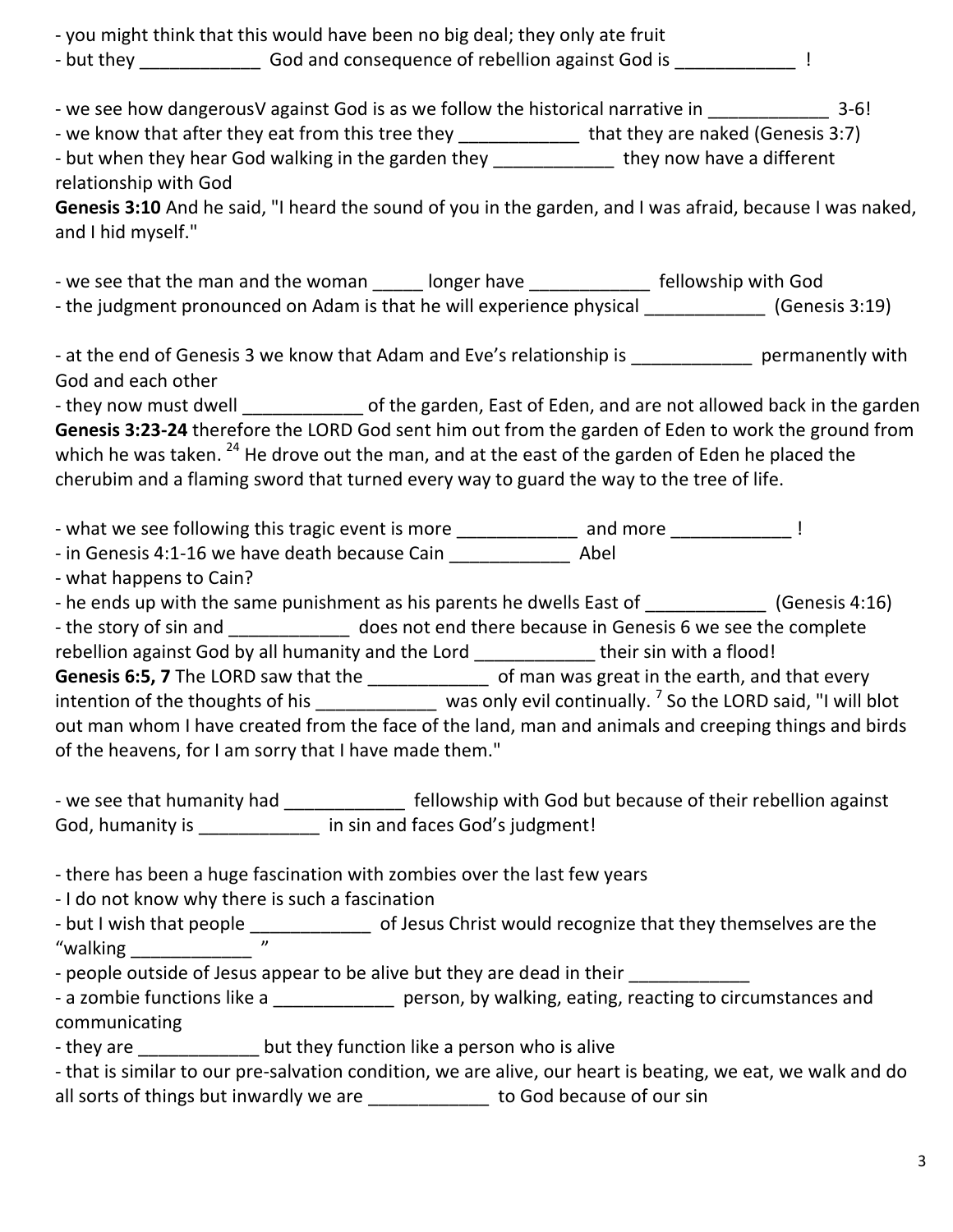| b) the uncircumcision                                                                                                                                              |
|--------------------------------------------------------------------------------------------------------------------------------------------------------------------|
| and the uncircumcision of your flesh,                                                                                                                              |
| - secondly, Paul describes their previous condition, without Christ, as ______ circumcision                                                                        |
| - of course this goes back to Colossians 2:11                                                                                                                      |
|                                                                                                                                                                    |
| Colossians 2:11 In him also you were circumcised with a circumcision made without hands, by putting off                                                            |
| the body of the flesh, by the circumcision of Christ,                                                                                                              |
|                                                                                                                                                                    |
| - but ________________ from the Lord Jesus you remain in uncircumcision                                                                                            |
| - this means that you do not ______________ the Holy Spirit and you do not have a _____________ heart                                                              |
| and ______________through Jesus Christ                                                                                                                             |
|                                                                                                                                                                    |
| - so our ________________, apart from Christ, is that we are ______________ in sin,<br>- we do not have Holy _____________ and we do not have changed ____________ |
| - we are not reconciled to God and we do not have _______________ life                                                                                             |
| - our condition apart from Christ is truly the "walking ______________ "!                                                                                          |
|                                                                                                                                                                    |
| $2)$ (2:13b) Alive in Christ                                                                                                                                       |
| a) the new life                                                                                                                                                    |
| (2:13b) God made alive together with him, and the state of the state of the state of the state of the state of                                                     |
| - here is the great ______________ between the person who is outside of Jesus Christ versus the person                                                             |
| who is in Christ Jesus                                                                                                                                             |
| - because of the grace of God you are made ______________ together with Christ                                                                                     |
|                                                                                                                                                                    |
| - this goes back to Colossians 2:12 where Paul explains that we have died to sin and have been                                                                     |
|                                                                                                                                                                    |
| <b>Colossians 2:12</b> having been buried with him in baptism, in which you were also ___________ with him                                                         |
| through faith in the powerful working of God, who raised him from the dead.                                                                                        |
|                                                                                                                                                                    |
| - Paul talks about this life that Christ gives later on in Colossians 3!                                                                                           |
| Colossians 3:4 When Christ who is your life appears, then you also will appear with him in _________.                                                              |
| - the new __________________that Paul is explaining has two components                                                                                             |
| a) you have abundant life here on _____________                                                                                                                    |
| - this means that you have ______________ with God, have died to sin and now you are _____________ for                                                             |
| Jesus Christ                                                                                                                                                       |
| - you no longer have to turn back to the muck of sin, you have ______________ and satisfaction as you are                                                          |
| _________________ to serve Jesus Christ                                                                                                                            |
|                                                                                                                                                                    |
| 2) you have the _______________ of eternal life in the presence of Christ                                                                                          |
| - Paul talks about this eternal life many times in this book                                                                                                       |
| - Colossians 1:5 - there is _______________ stored up for the Christian in heaven                                                                                  |
| - the Christian will have _______________ eternal in God's presence either at the 2 <sup>nd</sup> coming of Jesus or                                               |
| their physical death                                                                                                                                               |
| - this new life in Jesus Christ is connected to Jesus doing something for us - ____________ all of our sin!                                                        |

4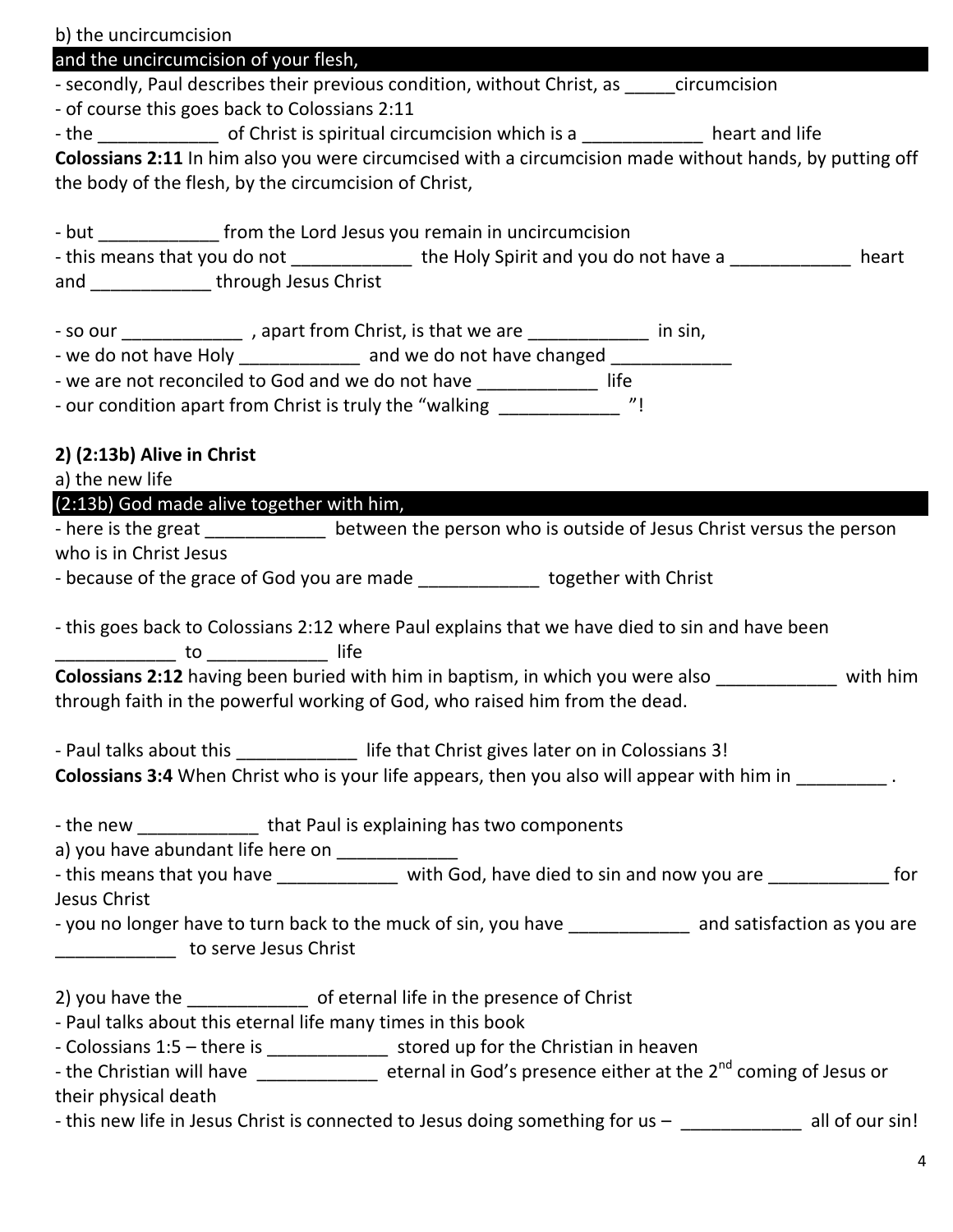| b) the favor of Christ                                                                                                                                                                                                                                                                                                                                                                |
|---------------------------------------------------------------------------------------------------------------------------------------------------------------------------------------------------------------------------------------------------------------------------------------------------------------------------------------------------------------------------------------|
| having forgiven us all our trespasses,                                                                                                                                                                                                                                                                                                                                                |
| - I love this verse because it reminds us of how _____________ the work of Christ is on our behalf                                                                                                                                                                                                                                                                                    |
| - we know that sin has brought ________ and we see the consequences of sin from Genesis to Revelation                                                                                                                                                                                                                                                                                 |
| - but Jesus can give us _____________ life because he ___________ all our sin                                                                                                                                                                                                                                                                                                         |
| - this "forgive" word is actually the word commonly used for _____________                                                                                                                                                                                                                                                                                                            |
| - grace is ______________ shown to people by God and through Jesus even though they do not                                                                                                                                                                                                                                                                                            |
| ____________________ it (favor)<br>- Paul is reminding us that God is ____________ to us in spite of our wickedness                                                                                                                                                                                                                                                                   |
| - all the ______ we have committed against God can be pardoned because He is gracious                                                                                                                                                                                                                                                                                                 |
| - think about all the times that you ______________ over the horrible things that people have done to you<br>- think about all the times you lost sleep because someone sinned _______________ you<br>- we as humans really like to hold people accountable for their sins against _________<br>- sometimes we do not even want to _____________ people when then they sin against us |
| God is not like us, He forgives _____________ our sins through Christ<br>- God no longer ______________ our sins because of the work of Christ - this is a wonderful truth!                                                                                                                                                                                                           |
| - hear this wonderful verse from the book of Jeremiah about the wonderful _____________ of God!<br>- God forgives _____ our sin and forgets _____ our wrongdoings against Him<br>Jeremiah 33:8 I will cleanse them from all the _____________ of their sin against me, and I will forgive all<br>the guilt of their ___________ and rebellion against me.                             |
| - our sins are many but because of the work of Christ His mercy is ______________ (Romans 5:20)!                                                                                                                                                                                                                                                                                      |
| 3) (2:14-15) Work of Christ<br>- these next two verses help us understand how the Lord is ________ to forgive us from all sin!<br>$a)$ _______________ the record of debt                                                                                                                                                                                                             |
| (2:14) by canceling the record of debt that stood against us with its legal demands.                                                                                                                                                                                                                                                                                                  |
| - here we see more of the powerful __________ of the Lord Jesus Christ                                                                                                                                                                                                                                                                                                                |
| - because of our sin we have an outstanding guilty ______________ against us<br>- some think that Paul is referring to the Jewish idea that the angels in heaven ____________ down all of                                                                                                                                                                                             |
| our sins                                                                                                                                                                                                                                                                                                                                                                              |
| - now for each one of us that would be a lot of writing                                                                                                                                                                                                                                                                                                                               |
| - Paul writes that this "______________ " of our sin stands against us                                                                                                                                                                                                                                                                                                                |
| - this "record", or ______________ charge, is against us because we have sinned and _____________ the                                                                                                                                                                                                                                                                                 |
| punishment of eternal separation from God                                                                                                                                                                                                                                                                                                                                             |
| - this "record" is against us because we have ______________ and deserve the anger of God for our sin                                                                                                                                                                                                                                                                                 |
| - we know that ________ deserves punishment, we see this all throughout the ___________                                                                                                                                                                                                                                                                                               |
| - we all have sinned and therefore we _____________________ God's just punishment                                                                                                                                                                                                                                                                                                     |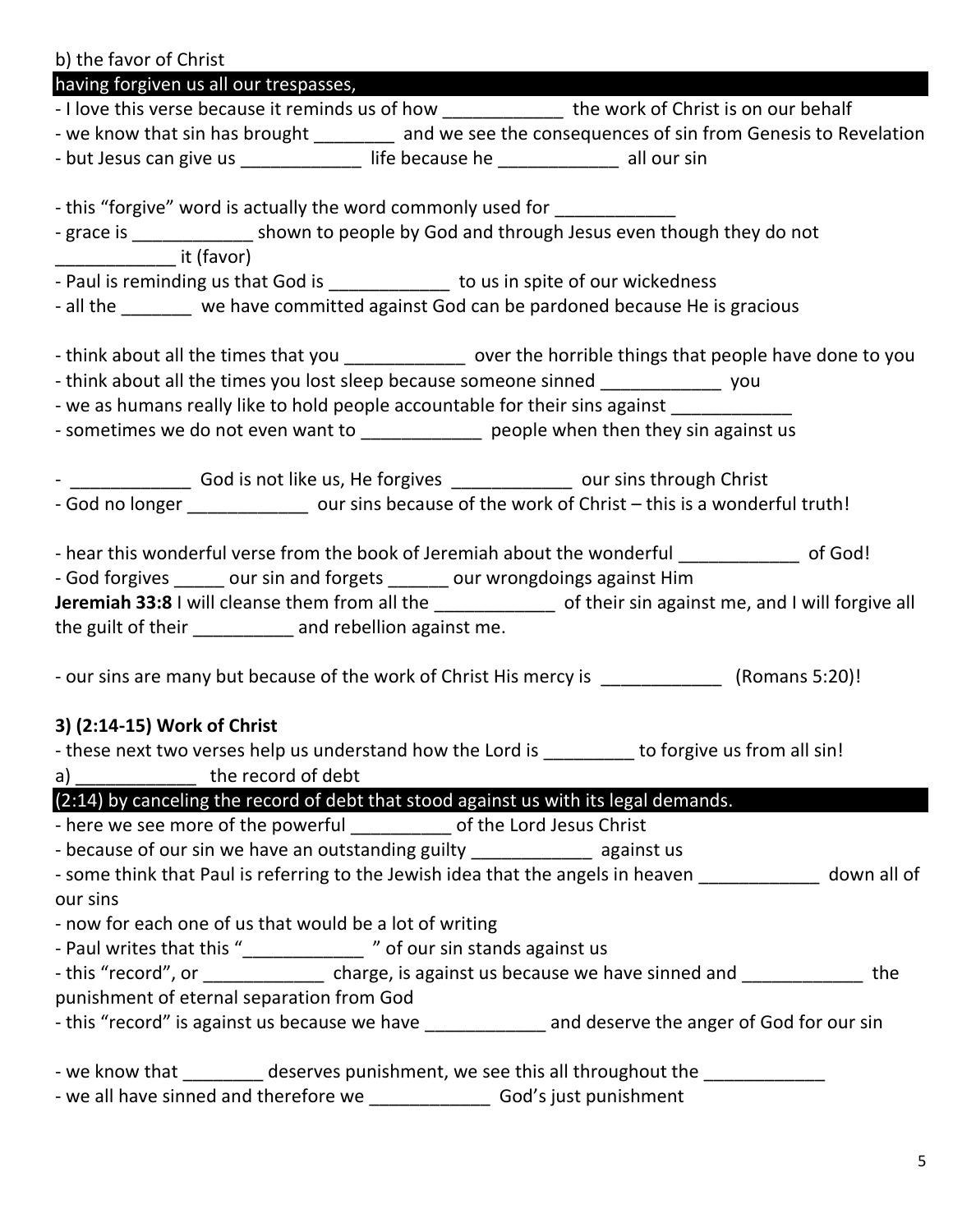| - but Jesus Christ has | our sin and punishment |
|------------------------|------------------------|
|------------------------|------------------------|

- this word "cancel" has this idea of a "wiping \_\_\_\_\_\_\_\_"

- in Biblical times this word was used to \_\_\_\_\_\_\_\_\_\_\_\_\_\_\_ something that was written on paper

- so imagine you have all your sins \_\_\_\_\_\_\_\_\_\_\_\_\_\_\_ on a white board or a chalk board and because of

Christ's \_\_\_\_\_\_\_\_\_\_\_\_ they are erased

- or imagine all your sins are recorded on your computer and the file just vanishes and  $\qquad \qquad$  be recovered

- this \_\_\_\_\_\_\_\_\_\_\_\_\_\_\_ is the work of Christ

b) nailing it to the cross

This he set aside, nailing it to the cross.

- \_\_\_\_\_\_\_\_\_\_\_\_\_ did Jesus do this erasing of our sin record?

- Jesus \_\_\_\_\_\_\_\_\_\_\_\_ it to the Cross!

- this means that Jesus goes to the \_\_\_\_\_\_\_\_\_\_\_\_\_\_ in our place and \_\_\_\_\_\_\_\_\_\_\_\_\_ the punishment for

the record of our sin as our substitute

- this verse teaches the doctrine of "penal substitution"

- this picture of Christ's penal stitution is described in 2 Corinthians 5 by Paul

**2 Corinthians 5:21** For our sake he made him to be sin who knew no sin, so that in him we might \_\_\_\_\_\_\_\_\_\_\_\_ the righteousness of God.

- Jesus\_\_\_\_\_\_\_\_\_\_\_\_\_ sin on the cross so that He could\_\_\_\_\_\_\_\_\_\_ all those who trust in Him as righteous - because of Christ's penal stitution we can experience the glorious ex

[-J. V. Fesko](https://www.thegospelcoalition.org/profile/j-v-fesko/) describes this glorious exchange as…..*Even though my conscience accuses me of having grievously sinned against all God's commandments, of never having kept any of them and of still being inclined toward all evil, nevertheless, without any merit of my own, out of sheer grace, God grants and credits to me the perfect satisfaction, righteousness, and holiness of Christ, as if I had never sinned nor been a sinner, and as if I had been as perfectly obedient as Christ was obedient for me.*

- this record of the debt of our sin is This

c) deals with satanic forces

(2:15) He disarmed the rulers and authorities and put them to open shame, by triumphing over them in him.

- the discrept of Christ goes even further because it deals with satanic forces which are called "rulers and authorities" in Colossians 2:15

- we know that the Lord Jesus has the\_\_\_\_\_\_\_\_\_\_\_\_\_ to disarm these rulers because He is the sovereign Lord over all!

**Colossians 2:10** and you have been\_\_\_\_\_\_\_\_\_\_\_\_ in him, who is the head of all rule and authority.

- we also need to understand that those entity of Christ, those who are not Christians, are \_\_\_\_\_\_\_\_\_\_\_\_ the influence of these rulers and authorities!

- Paul explains our \_\_\_\_\_\_\_\_-salvation life as being influenced by \_\_\_\_\_\_\_\_\_\_\_\_\_ forces in Ephesians 2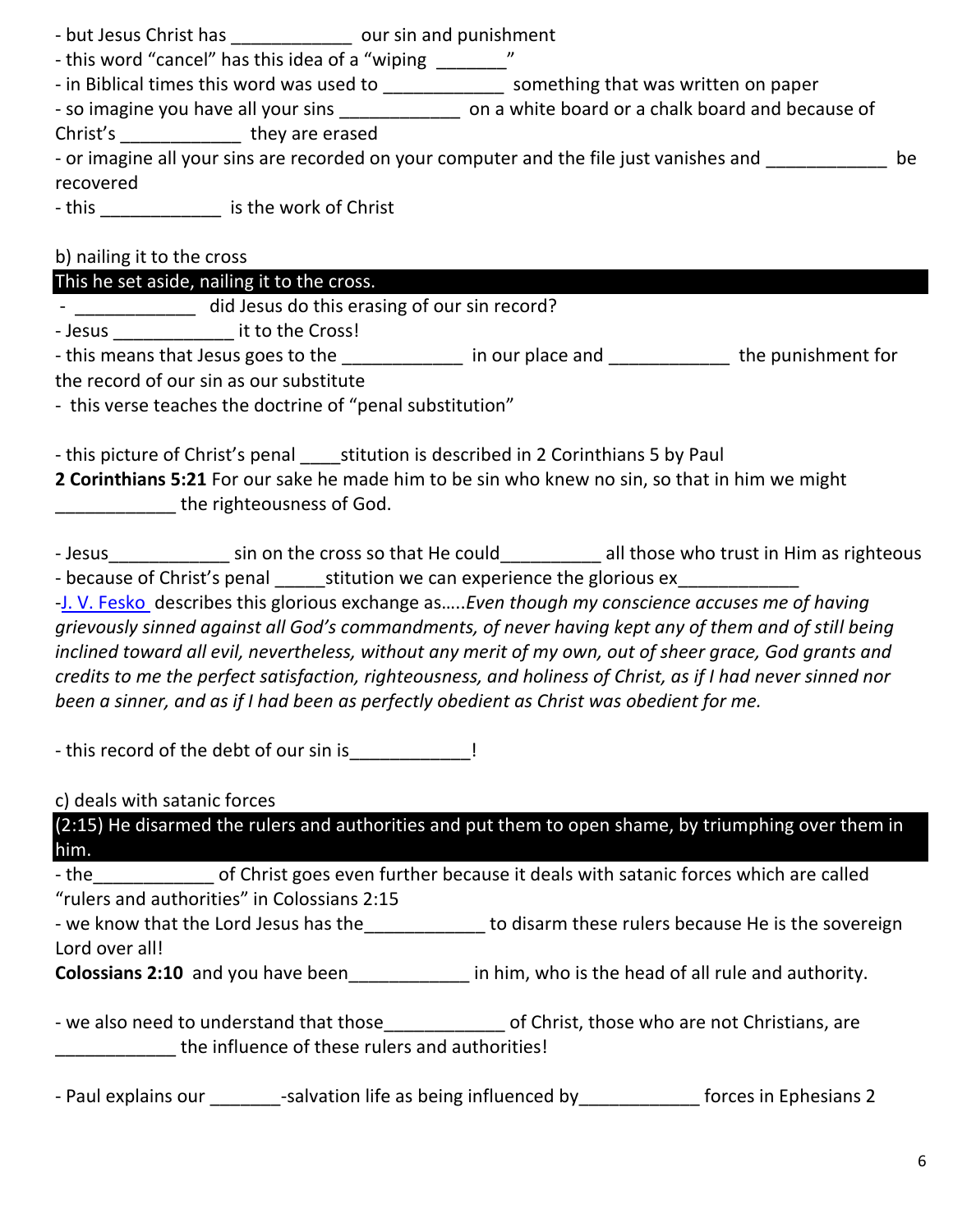**Ephesians 2:2** in which you once walked, following the course of this world, following the prince of the power of the\_\_\_\_\_\_\_, the spirit that is now at work in the sons of disobedience--

- the Lord Jesus does things to these rulers and authorities

i) They are disarmed

- this is the idea that they have been stripped of their\_\_\_\_\_\_\_\_\_\_\_\_

- they have been by Christ and have no authority or power in the life of the Christian

ii) They are put to open shame

- this means that Jesus makes an\_\_\_\_\_\_\_\_\_\_\_\_ of these satanic rulers and authorities

- Jesus\_\_\_\_\_\_\_\_\_\_\_\_\_\_ disgraces these demonic forces

iii) Jesus is triumphant over them

- Jesus is victorious over these\_\_\_\_\_\_\_\_\_\_\_\_ and authorities

- Jesus has \_\_\_\_\_\_\_\_\_\_\_\_\_\_\_ the world his power and rule over these evil forces!

- how does do all of this?

- Jesus does this by the \_\_\_\_\_\_\_\_\_\_\_\_

- the Cross of Christ with the punishment of sin that we deserve to bear

- but Jesus Christ on the cross disarms and is\_\_\_\_\_\_\_\_\_\_\_\_ over satanic forces

### **Application**

**1) All Humans**\_\_\_\_\_\_\_\_\_\_\_\_ **Christ** 

- since Adam and Eve and their rebellion, humanity has been in a fine

- we as humans have \_\_\_\_\_\_\_\_ sinned and apart from Christ we belong to the "walking

crew (we are as good as dead but\_\_\_\_\_\_\_\_\_ like we are alive)

- our sin has put us\_\_\_\_\_\_ of fellowship with God

- our sin has put us at\_\_\_\_\_\_\_ with God

- the person outside of Christ is in a good place, even though things on the outside might look great!

- every human being has violated God's\_\_\_\_\_\_\_\_\_\_\_\_\_ commands

- we have murdered in our extended in the section of the sen prideful, not honored the Lord like we ought to have and done many actions therefore we deserve God's punishment

- we see the consequences of sin and the consequences that Jesus bore for the sake of His people

- our \_\_\_\_\_\_\_\_\_\_\_\_\_ is why we need the love of God and the work of Jesus upon the Cross!

- to **that we rebel against God is to deny the very reason why Jesus came** 

- I get it, nobody likes to be told they are\_\_\_\_\_\_\_\_\_\_\_, we prefer to defend our errors and then we double down on them

- but I encourage each one of us to see ourselves as the Word of God describes us

- yes we are made in God's image but we have also \_\_\_\_\_\_\_\_\_\_\_\_\_\_ against a holy God!

**Romans 3:23** for all have sinned and fall short of the  $\qquad$  of God,

| - we need to | that we have sinned against God and that sin leads to |
|--------------|-------------------------------------------------------|
|--------------|-------------------------------------------------------|

- this is \_\_\_\_\_\_\_\_\_\_\_\_\_\_ we need Christ!